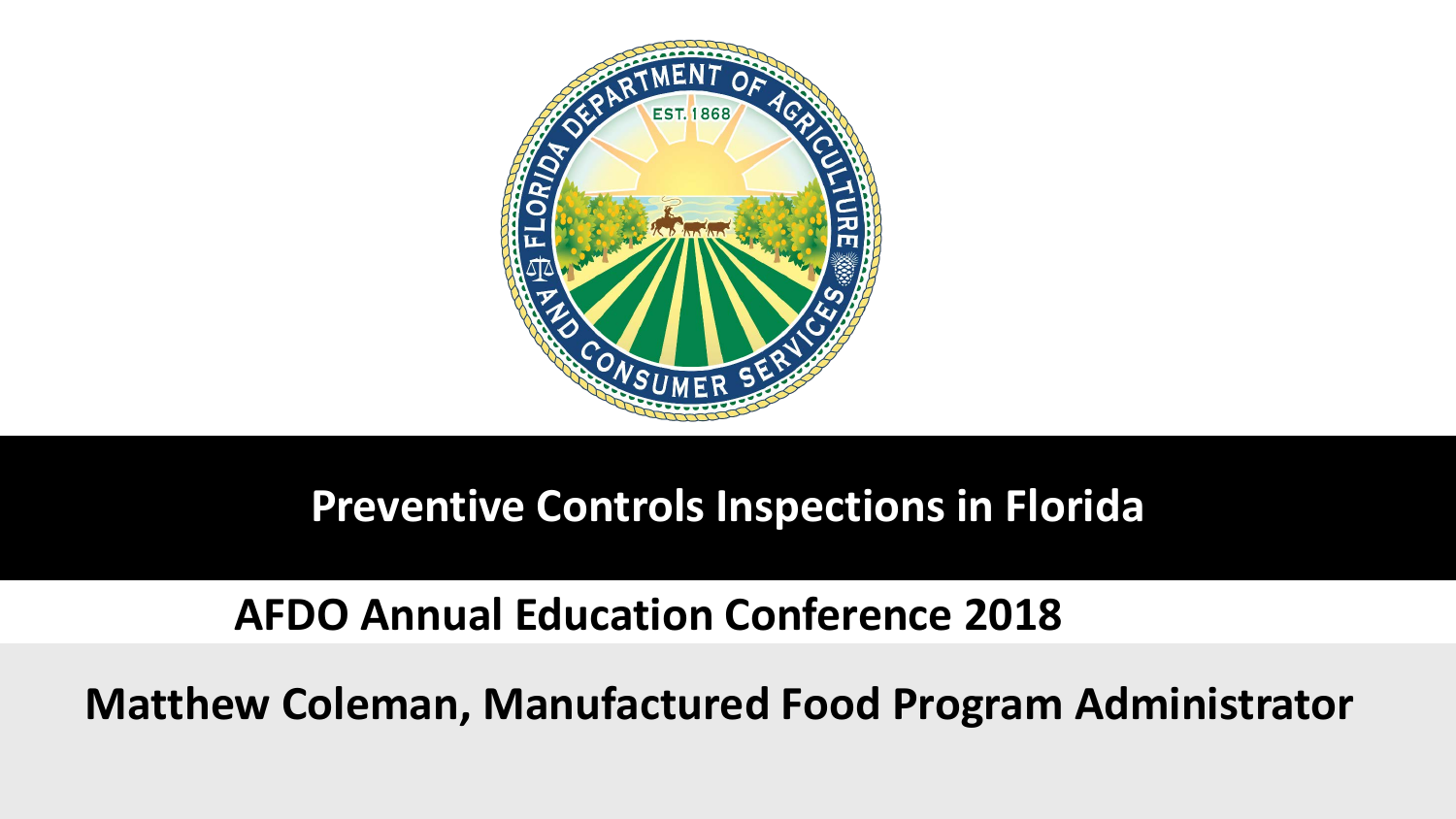#### About FDACS – Bureau of Food Inspection

#### • **Four Program Areas** • **Manufactured Food Team** • **Retail Food Team** • **Poultry & Egg grading** • **PDP – Sample collection** • **Unit Support** • **Division of Food Safety**  • **Admin Support**

• **Manufactured Food Team**

• **25 Field Inspection Staff, 3 Managers & 1 Administrator** 

• **Field Staff working from home offices located throughout Florida**

• **Conduct inspections of Food Processors (except Dairy and Meat) and Warehouses**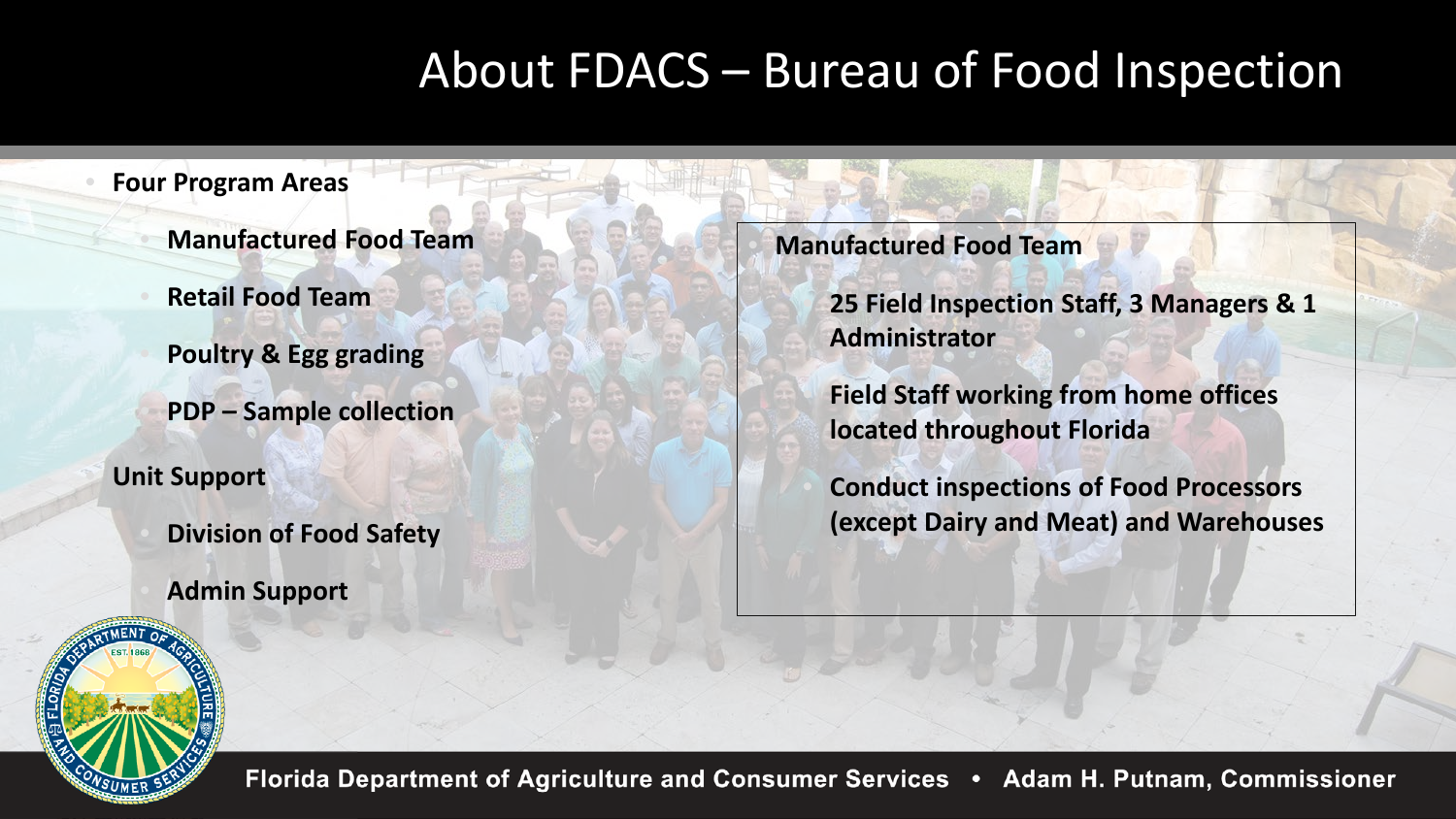#### **Content**

- **Adoption of the Regulation**
- **Outreach**
- **Staff Training**
- **GMP Inspections**
- **Preventive Controls Inspections**
- **Challenges**
- **Next Steps**

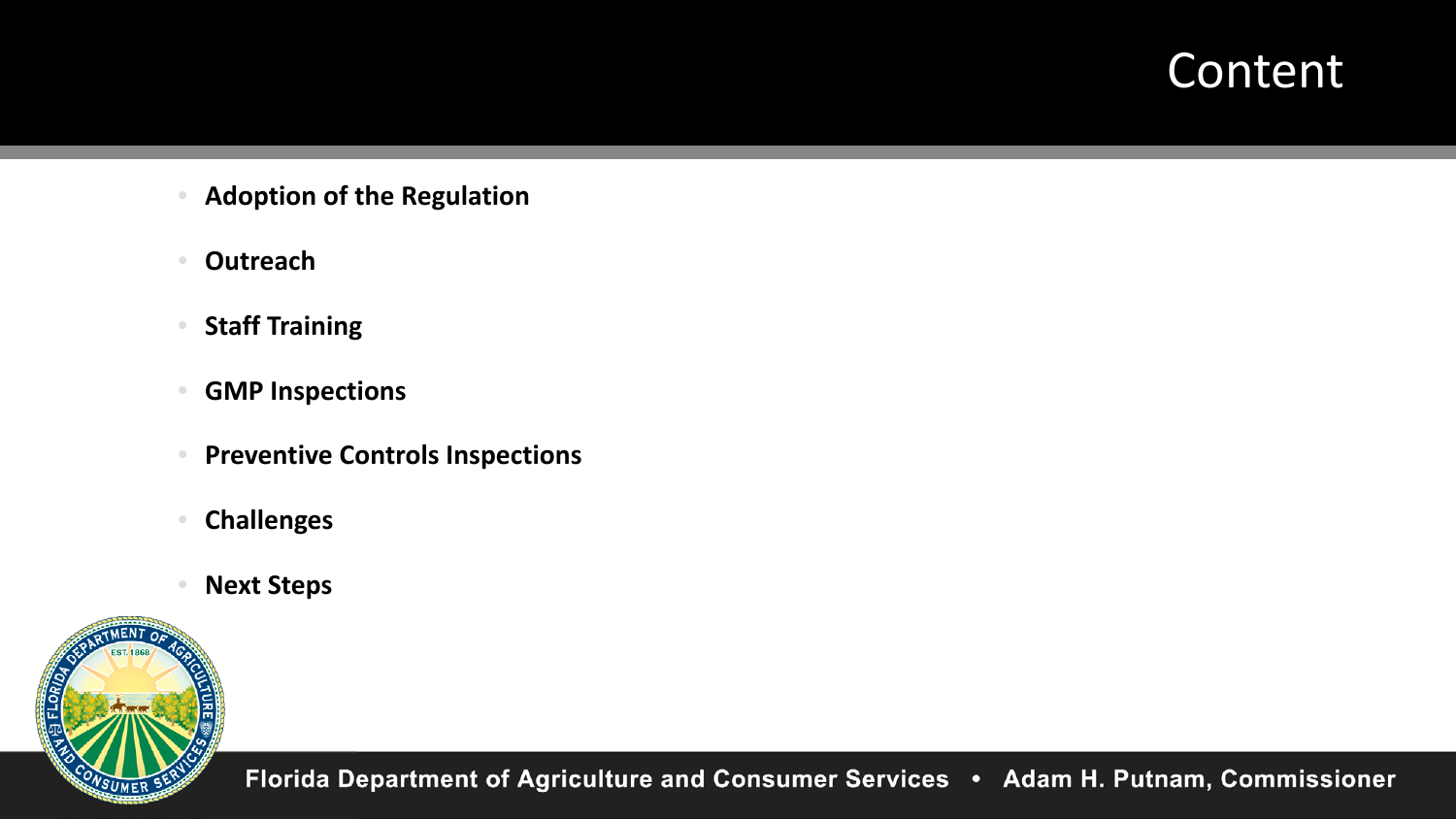# Adoption of the Regulation

#### **117 Modernized GMPs**

- **Adoption by reference into 5K-4, Florida Administrative Code**
- **Adopted April 1, 2016 version on October 31, 2017**

*Note:* **0 comments received for this proposed rule change**

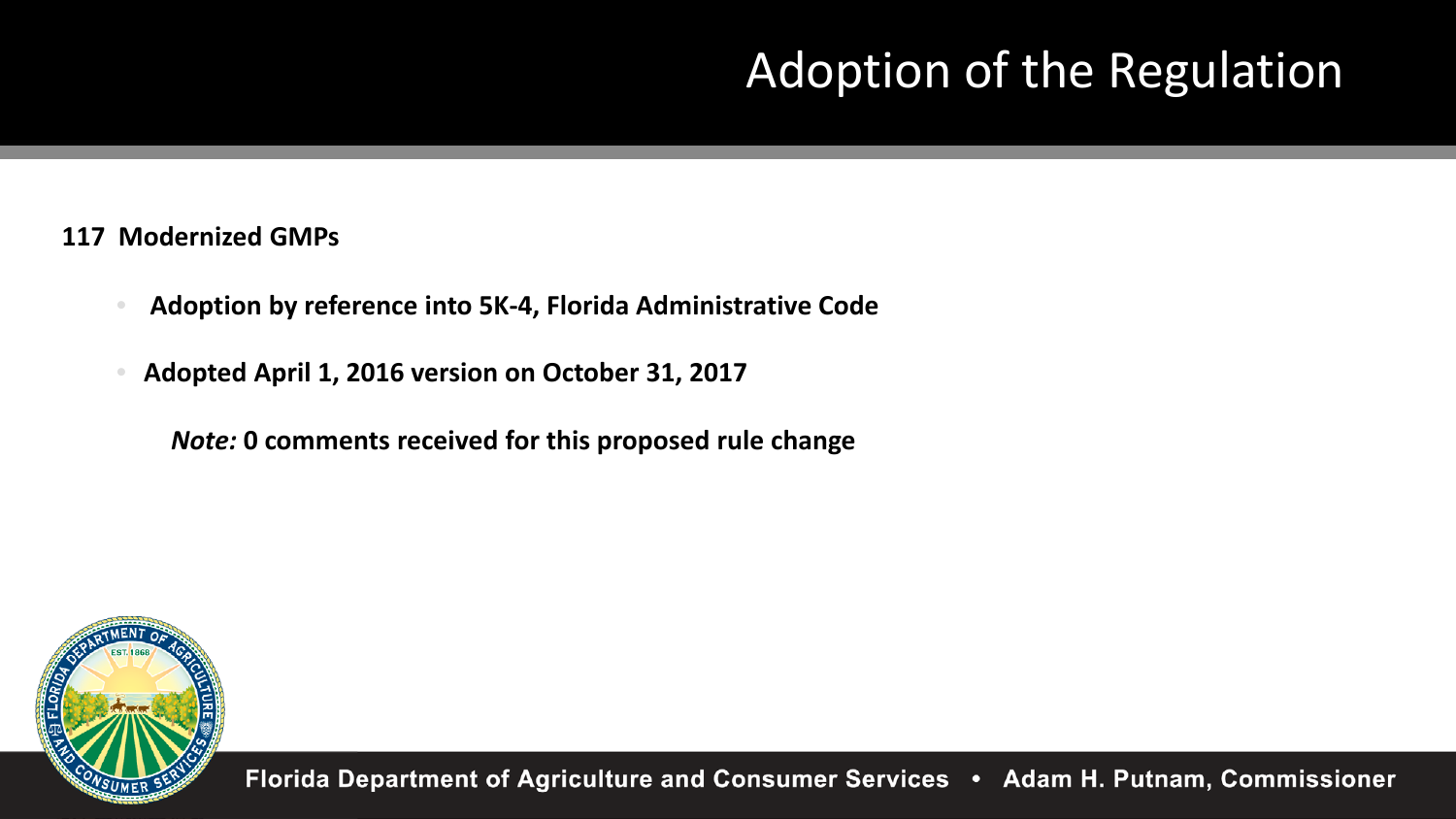#### **Outreach**

- **Prior to adoption, presented and hosted two Preventive Controls Qualified Individual (PCQI) FSPCA courses for industry(free)**
- **FDACS website links customers with information**
- **Bulk email – letting industry and regulatory partners know about adoption**
- **Fact Sheets – General FSMA and 117 specific**

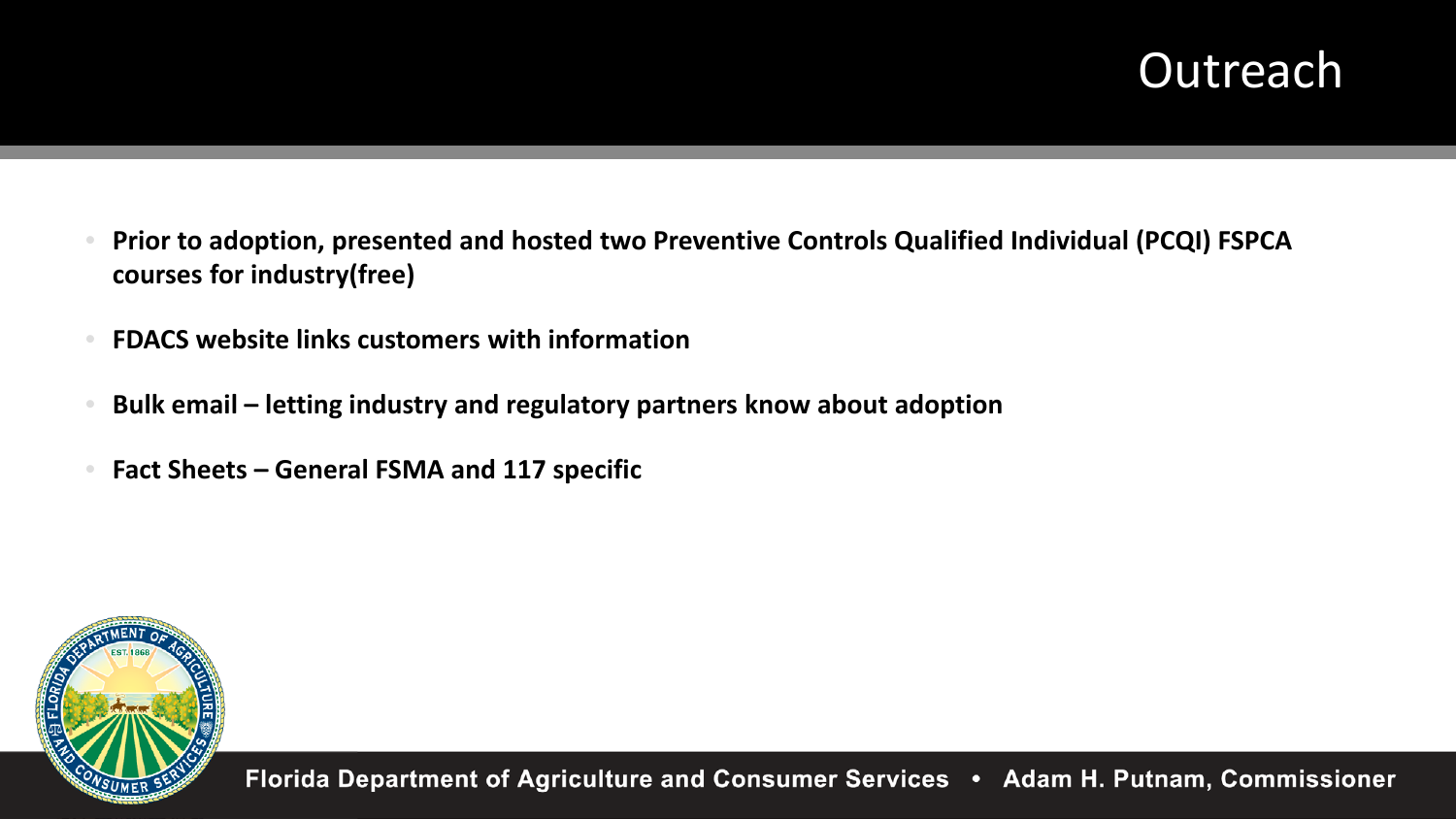# Manufactured Food Staff Training

**117 Modernized GMPs- Training before and after October 2017 adoption by FDACS** 

- **Both FD8000L and FSPCA PCQI (online or in-person) part of Basic Training (MFRPS)**
- **All staff - FDACS in person training utilizing draft hazard guide, May 2017, November 2017, February 2018 and planned July 2018**

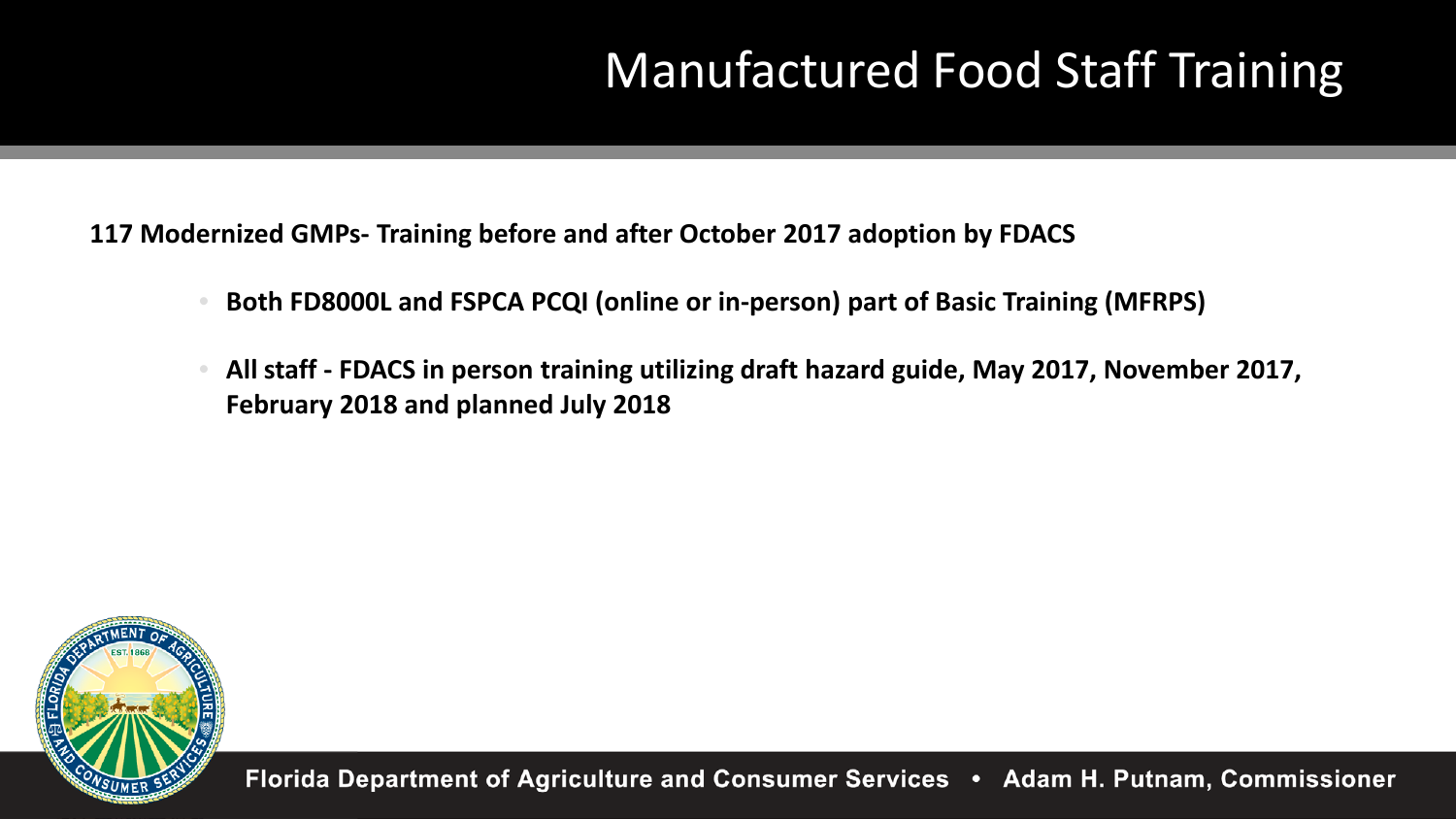#### CFR117 Inspections

**117 GMP Inspections started November 2017**

- **About 700 CFR 117 inspections conducted to date (11/1/2017-6/7/18)**
	- **Still conducting some CFR110 inspections, approximately 160 conducted**
- **1,652 visit (offsite & onsite) reports (11/1/2017-6/7/18)**
	- **Offsite visit gains**

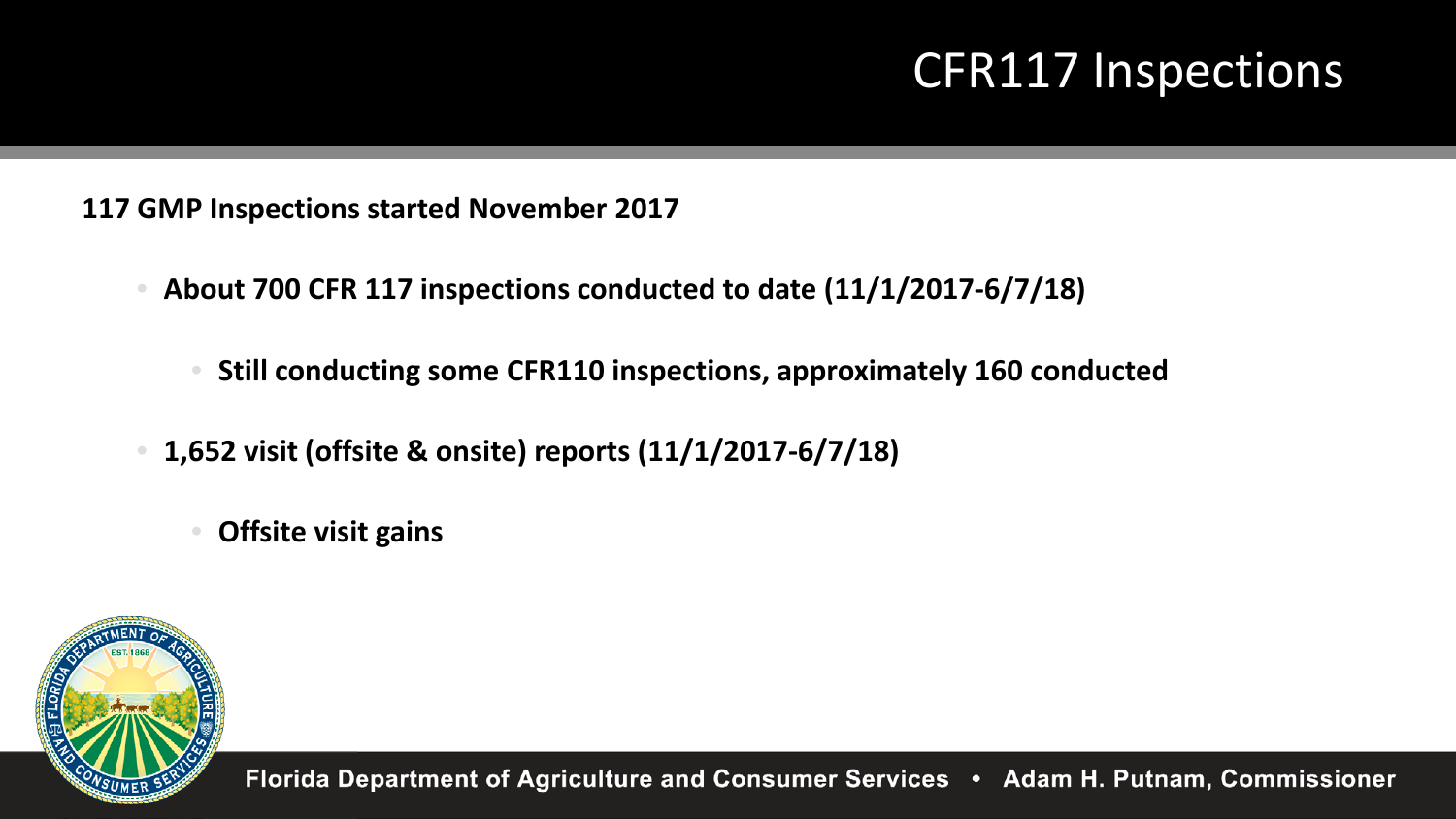# Preventive Controls Staff Training

**117 Preventive Controls Training - Handled as Advanced Food Inspection Training**

- **One inspector– memo as independent and a Qualified Trainer (QT)**
- **Observed FDA OJE PC inspections in: 2/2017, 3/2017, 5/2017 & 4/2018**
	- **Completion of Basic Food Inspection Training**
	- **Completion of FD254**
	- **Joint Inspections with a QT**
		- **Three(3) joint inspections for independence – no evaluation form available yet**



• **Desk evaluations of independent work until an evaluation process is established**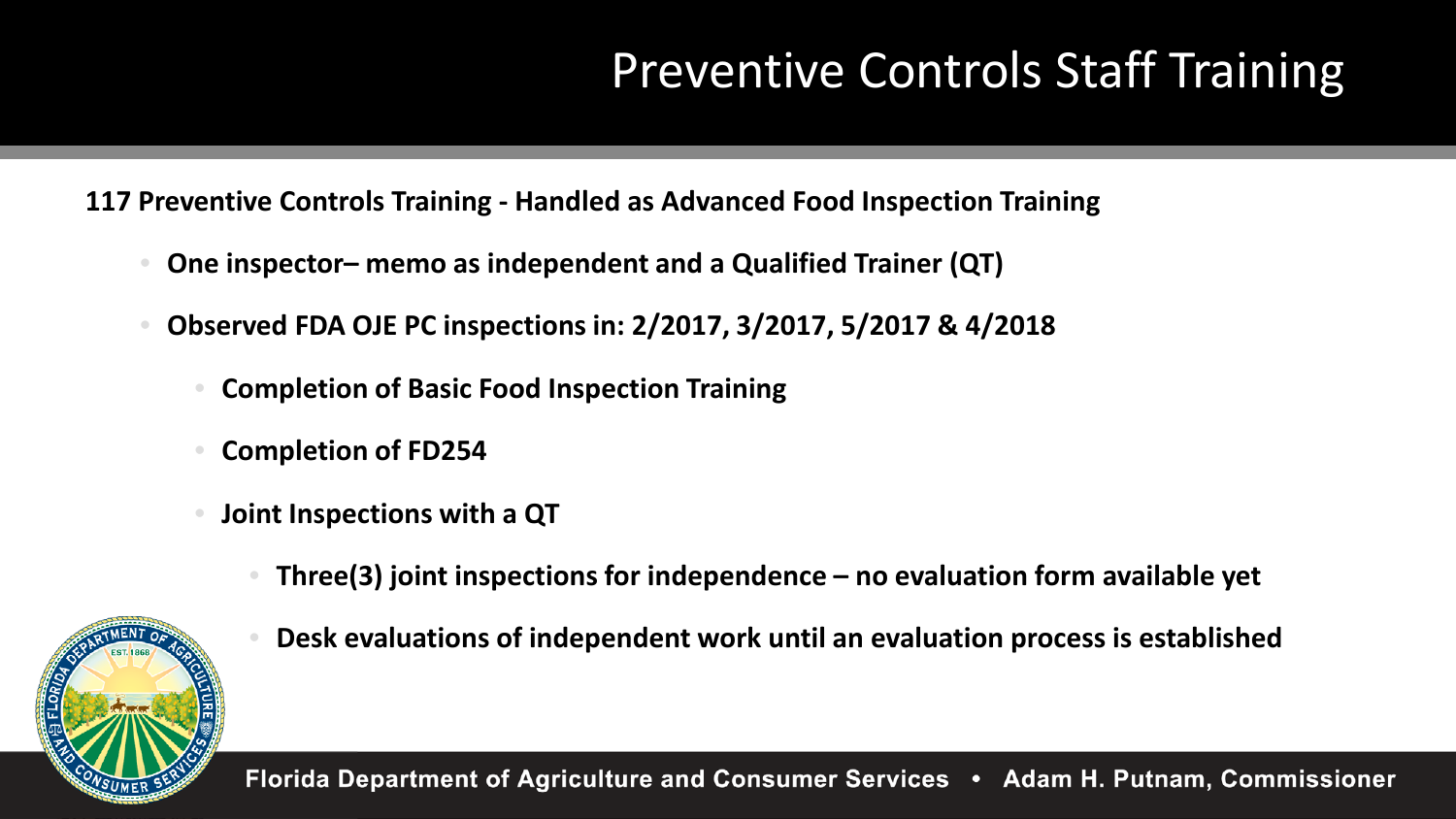## Preventive Controls Staff Training

- **Implementation of 117 Subpart C – Preventive Controls Training**
	- **All current field staff have completed PCQI Training – Online FSPCA flexibility**
	- **FD254 – PC Regulator Training**
		- **Four(4) inspectors have completed FD254**
		- **Two(2) Managers have completed FD254 \*\*\***
		- **In the process of completing Joint Inspections that will lead to Evaluations**
		- **Joint inspections for all four(4) field staff by December, 2018**

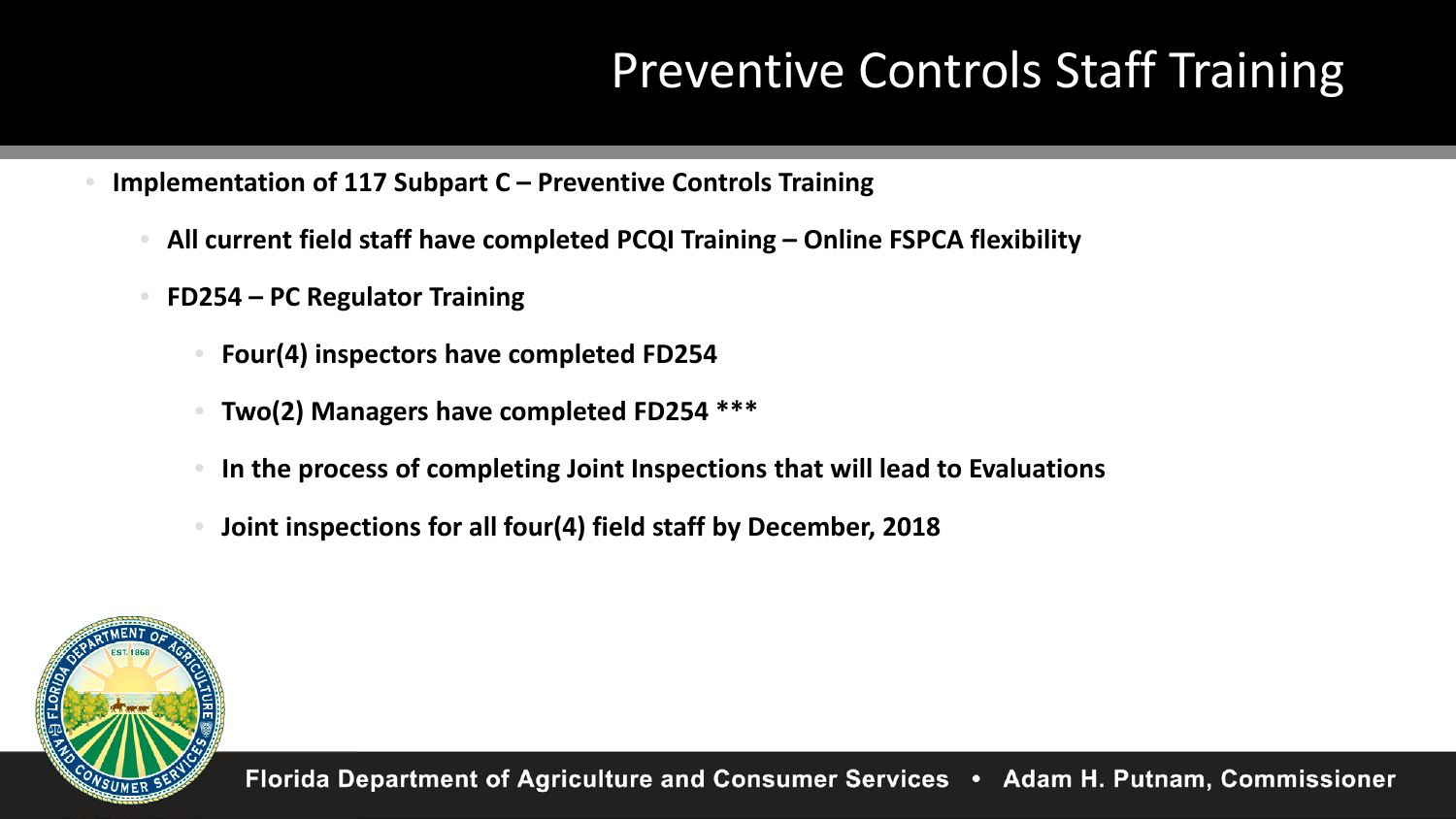## Preventive Controls Staff Training

**Who should conduct Preventive Controls Inspections?** 

- **Select staff? Identify skills needed**
	- **Attention to detail – "mentally exhausting"**
	- **Systems based thinking – evolution similar to Retail approach**
	- **Technical expertise balanced with strong people skills**

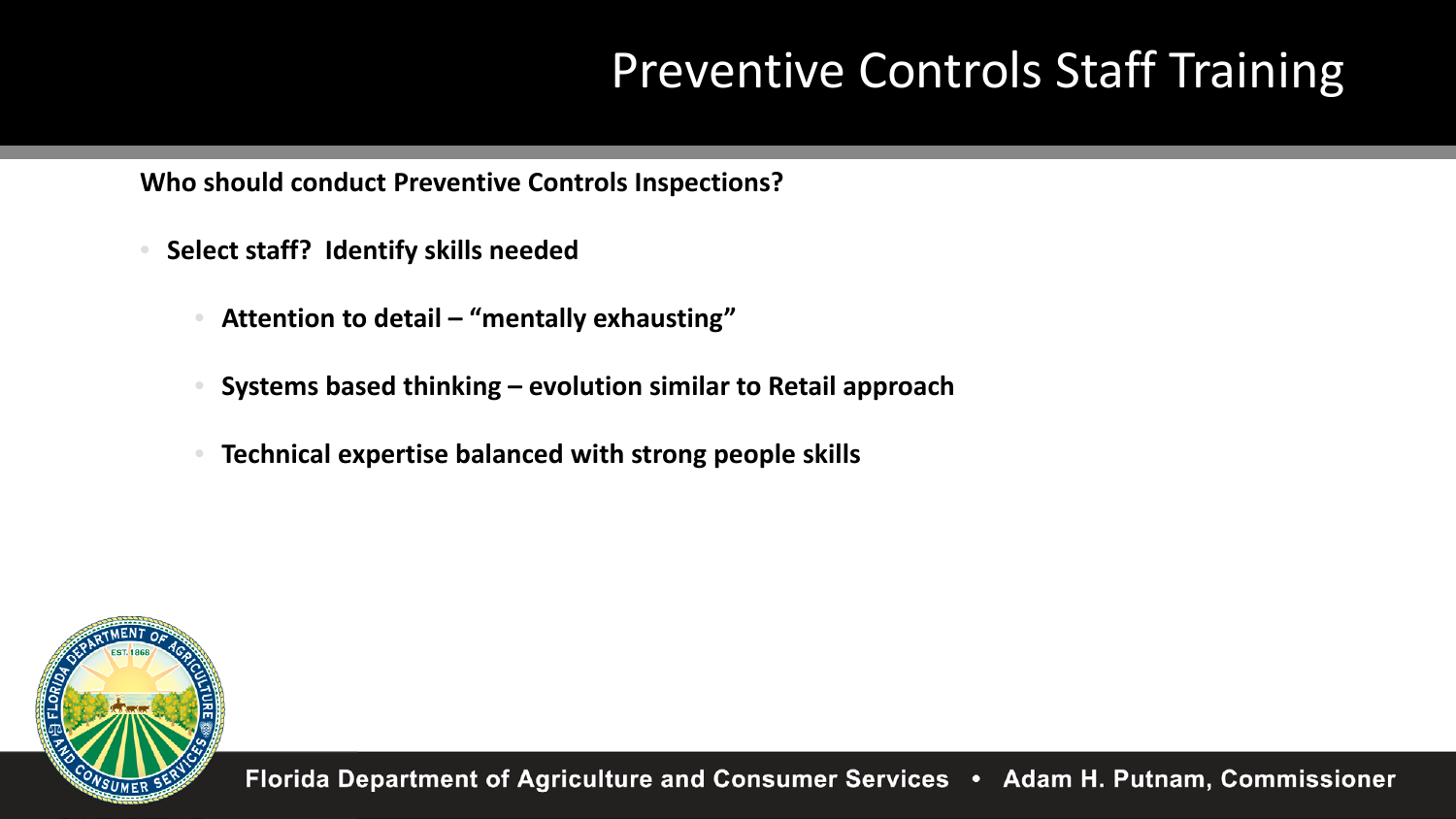#### Preventive Controls Inspections

- **(10) PC (Subpart C/G)under contract 2017/2018**
- **Preventive Controls Inspections (Subpart C/G) started April 2018** 
	- **FDA Contract 2017/2018 - Ten(10) inspections** 
		- **5 completed so far, 5 to go**
			- **2,651 miles & \$1,000 hotel rooms**
		- **State inspections – 2 so far**



• **Simultaneously developing procedures, training plan, future evaluation form and future audit form**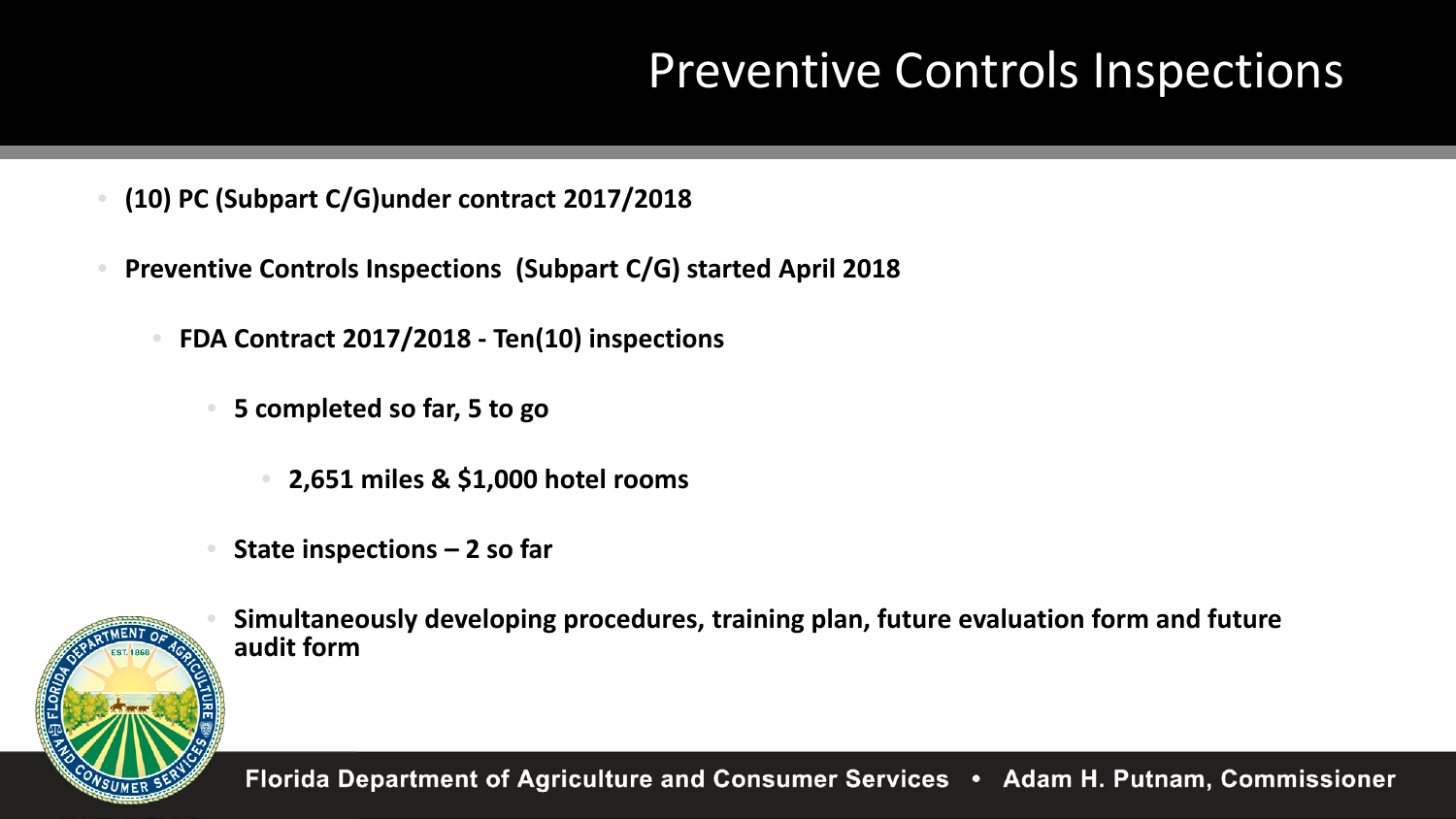### Preventive Controls Inspections - Challenges

- **Hurricane Irma - staff that were to attend FD254 – canceled**
- **PC cites in FDACS inspection system (data base)**
- **Irma – Emergency response mode**
- **Rule not in effect until 10/31/2017**
- **Work could not start until 8/01/17 – budget**



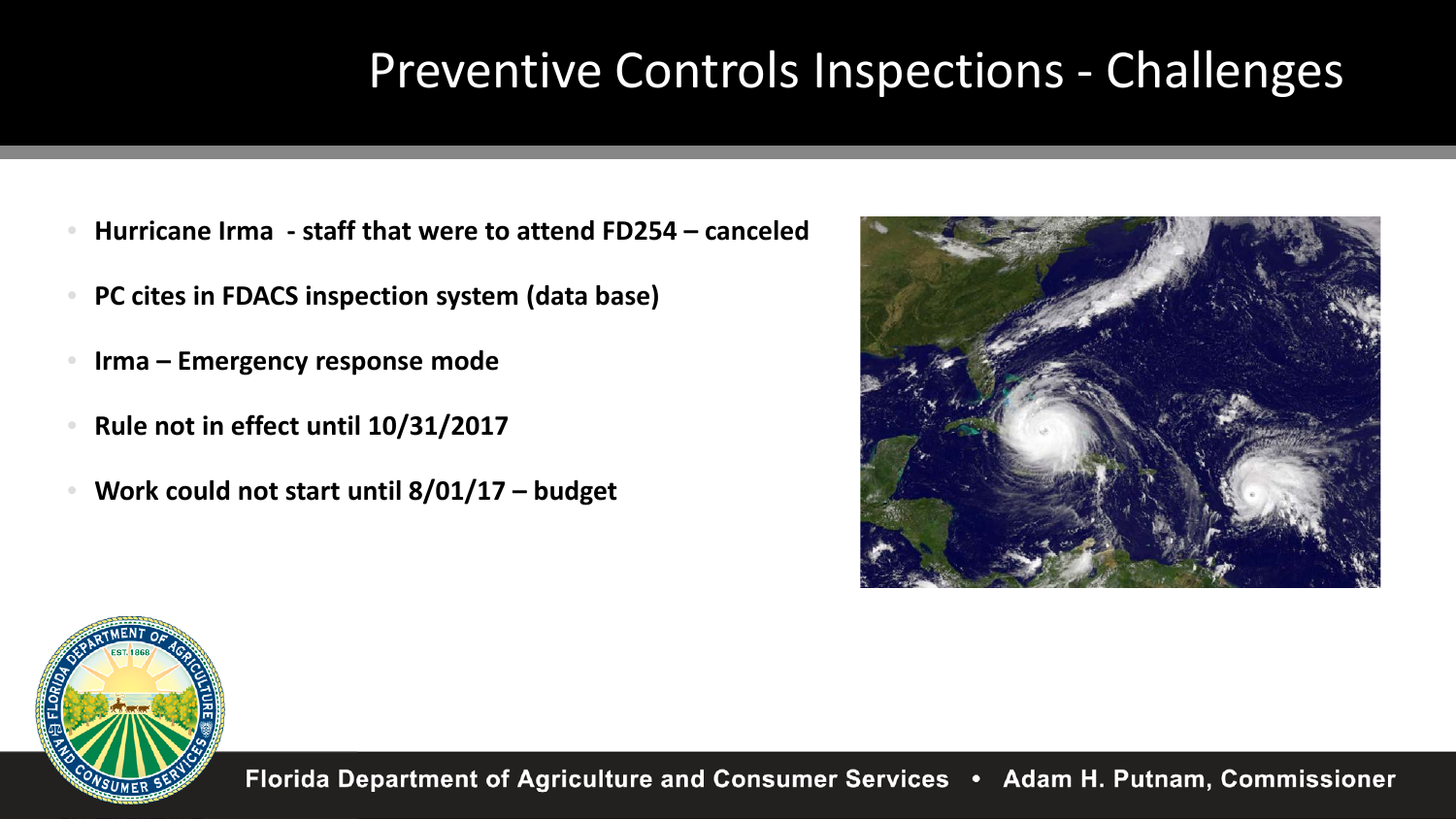#### Preventive Controls Inspections - Challenges

- **Progress challenged by passion**
- **Limited staff (starting point)**
- **Covering a large State –**
	- **PC contracts from Pensacola to Miami (675 miles)**



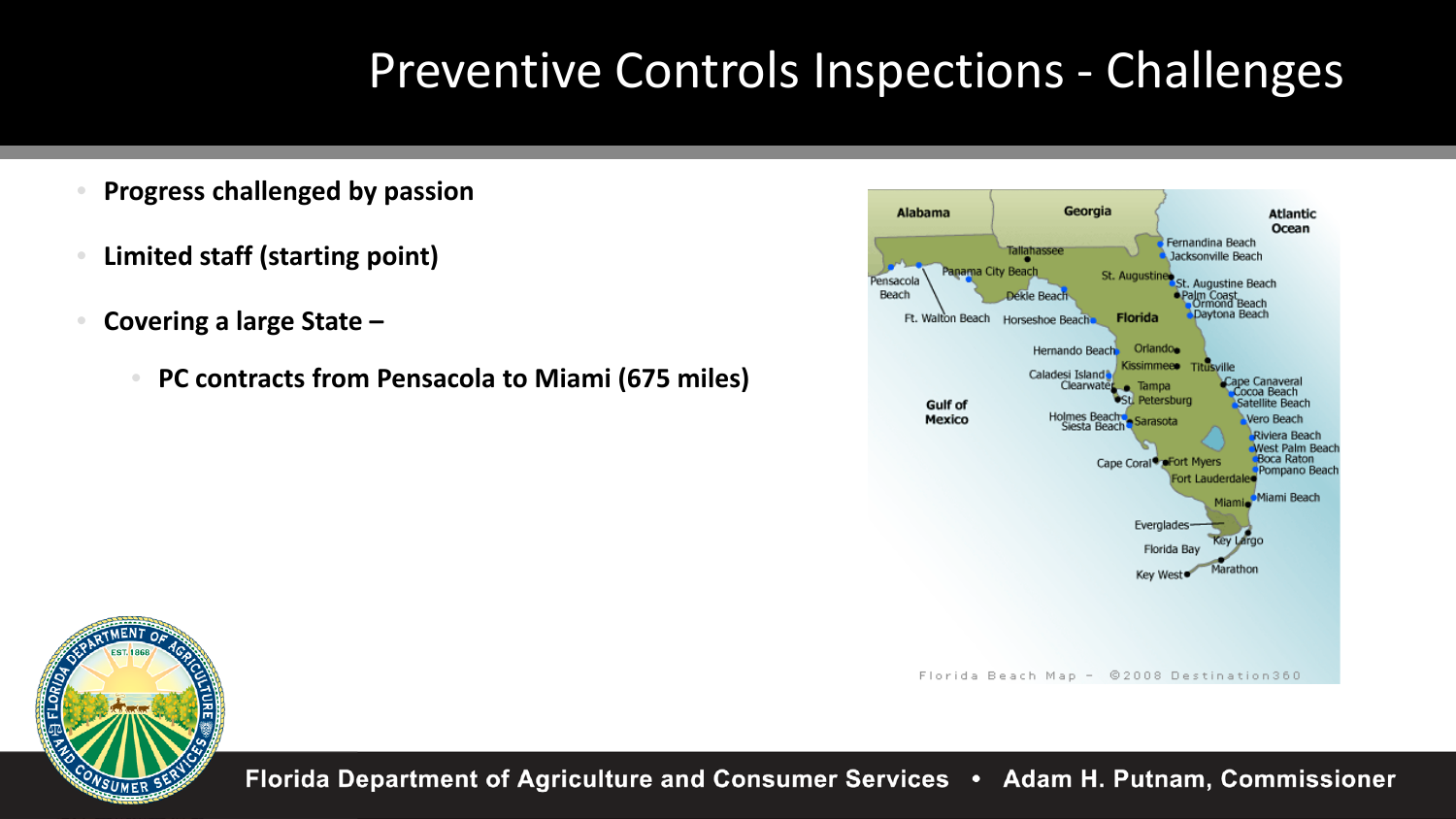#### Next Steps Preventive Controls- Concerns

- **Investment staff training for PC Inspections and customer support \$\$\$**
	- **Estimation of XXX food establishments that may fall under PC**
	- **Four (4) seats for FD 254 in FY 19 ?**
	- **Preventive Controls Qualified Individual (PCQI) training for all field staff, administrators, managers, support staff, compliance officers, etc.** 
		- **PCQI training to date – 29 \$\$\$**

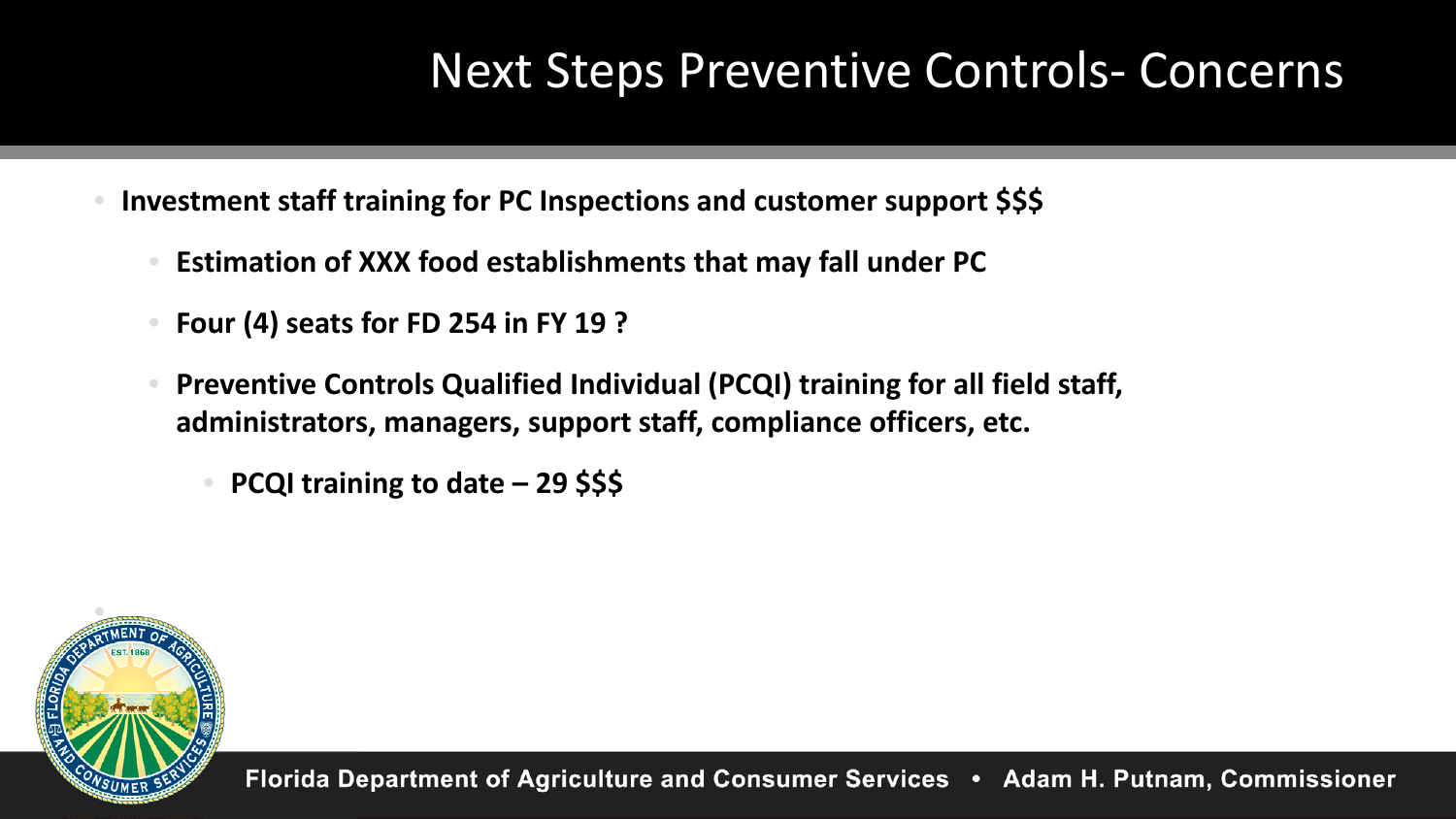#### Next Steps Preventive Controls - Concerns

- **Program Reassessment** 
	- **Risk classification – Moving towards categories 3, 2, & 1**
	- **Inspection frequency reality while moving towards an IFSS** 
		- **55% trained field staff attrition January 2016 to date**
- **Industry relationships & fostering an Integrated Food Safety System**
	- **Lifting the rug**
	- **Changing the dynamic of onsite visits**

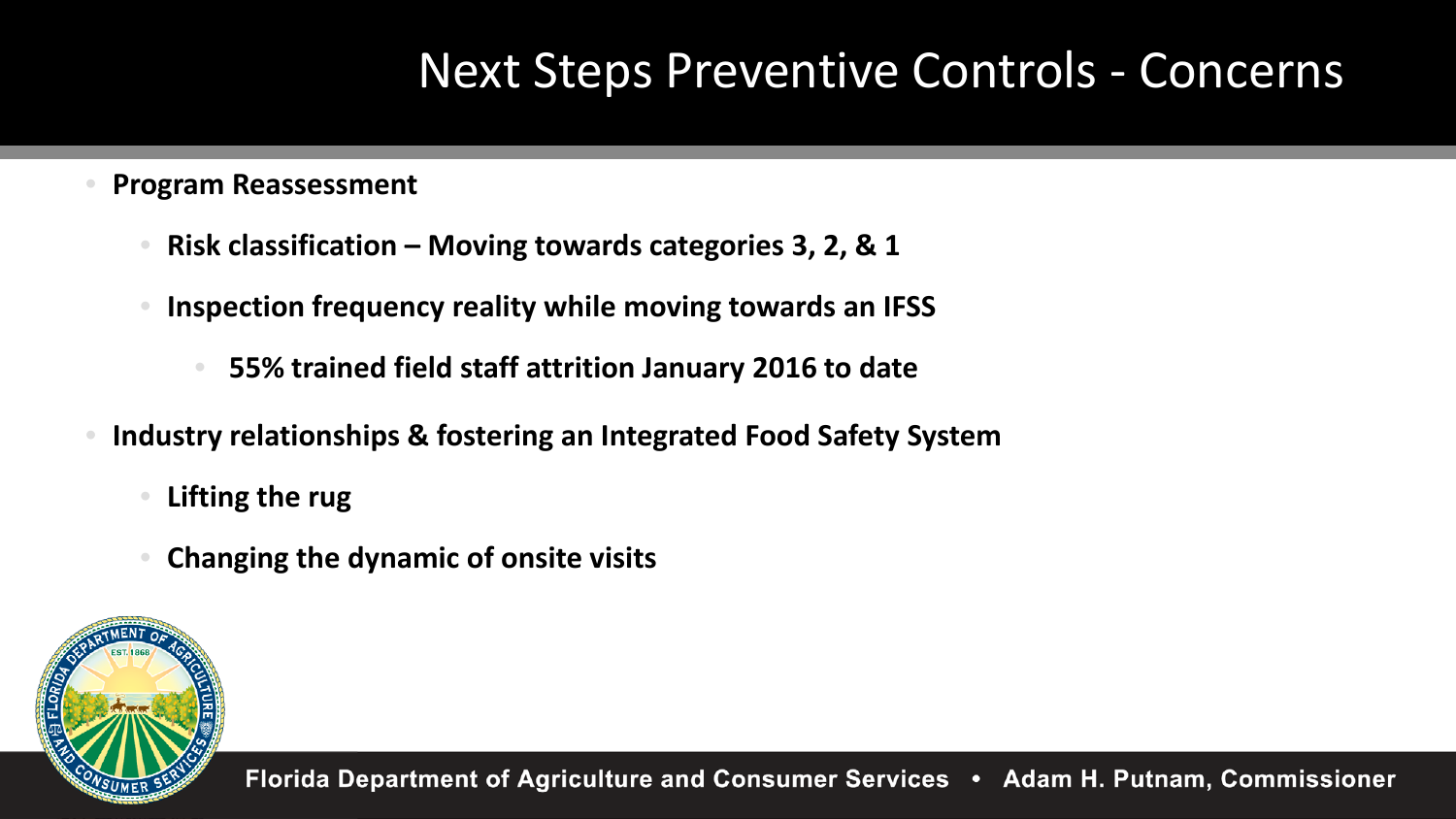#### Next Steps - Concerns

- **Application of similar regulation changes**
	- **Reflection of 20 years of Fish and Fishery Products (AKA Seafood HACCP)**
	- **Use of Critical Control Points (CCPs) in Florida Seafood HACCP Plans**
		- **<https://www.foodsafetymagazine.com/>**